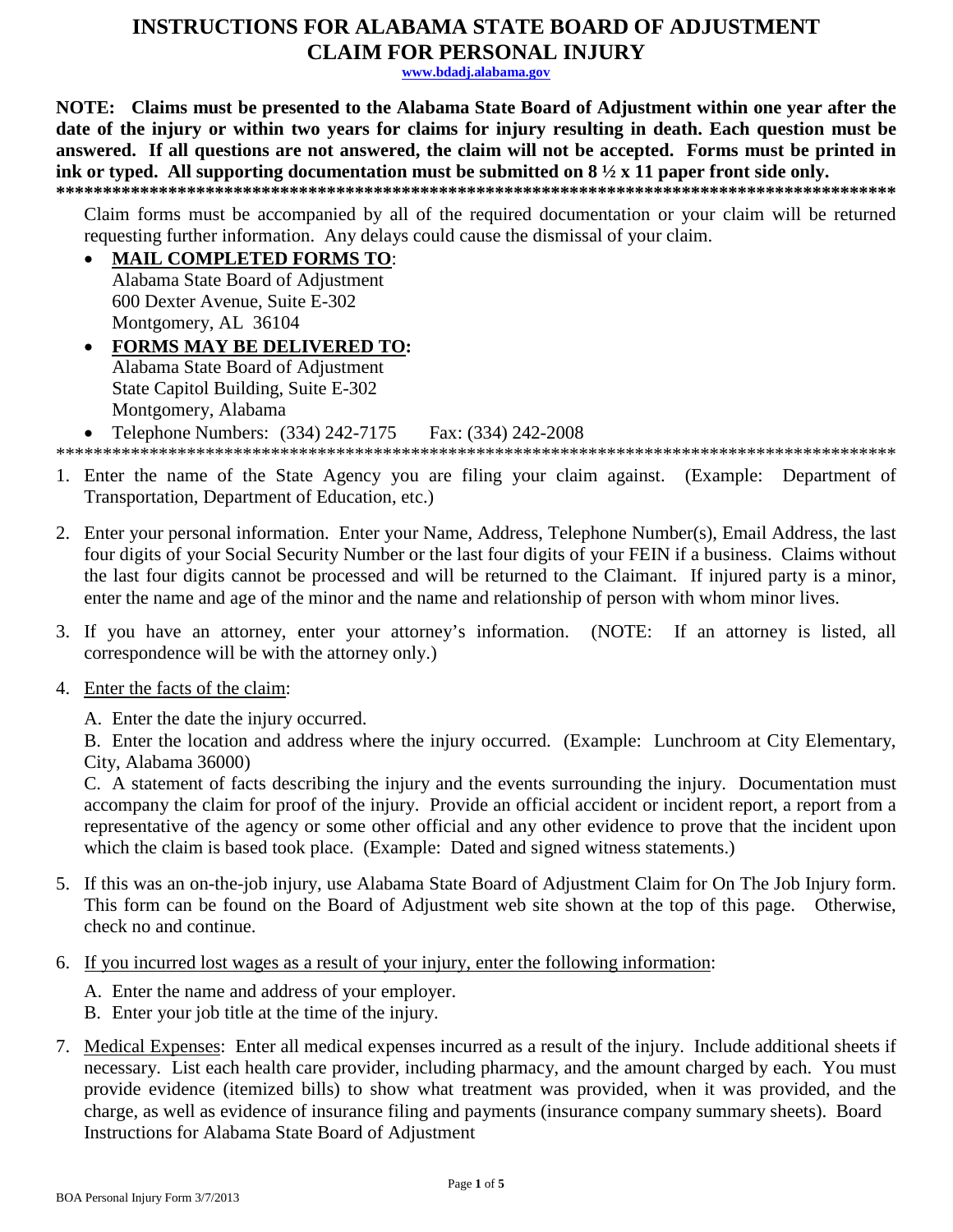Claim for Personal Injury Page 2

of Adjustment will not make awards for expenses paid by private insurance. If claimant is not covered by insurance, this should be clearly stated.

A. Enter the Total of Medical Expenses Claimed

8. If you had medical insurance at the time of the injury, name all insurance companies and state how much each paid directly to you**.**

A. Enter the Total Payments Made to You from All Insurance Companies

9. Medical Disability: If you are claiming medical disability, you MUST complete this section.

A. If you are claiming damages for permanent disability, check "Yes"; otherwise, check "No.

B. If you have claimed compensation for permanent disability from any source, such as Social Security Disability, Workers Compensation, etc., check "Yes"; otherwise, check "No".

C. Enter the amount you are seeking for permanent or total disability.

D. Describe the permanent disability. Evidence (usually a letter, statement, or report from physician) that claimant has reached maximum medical improvement "MMI" and is left with a disability stated in percentage of physical impairment to the whole body or part of body involved (arm, leg, finger, etc.).

10. Wages: If you are claiming lost wages and/or compensation for leave used, list each separately. Evidence from doctor or other healthcare provider that claimant was unable to work because of the accident/injury stated, verification from the employer of the time lost from work or the leave deducted and verification from the employer of the claimant's rate of pay at the time of the accident/injury.

A. Enter the amount of wages you lost due to the injury. Circle whether the amount you have entered is for hours, days or weeks. (Example: \$25 for 2 Hours)

B. Enter the amount of leave used. (Example: 16 hours for 2 days)

C. Enter your rate of pay at the time of your injury. Check the box indicating whether the amount is per hour, day, or week. (Example: \$12.50 per hour)

D. Enter the total of wages lost due to the injury.

- 11. Enter any miscellaneous expenses associated with the personal injury, such as damages to automobile, eyeglasses, mileage, etc. Note: If claiming mileage, use the Mileage Log which is listed on the web site, www.bdadj.alabama.gov, as Alabama State Board of Adjustment Mileage Log.
	- A. Provide the total amount of miscellaneous expenses claimed.

B. If any of the listed expenses are covered by insurance, please check "Yes"; otherwise, check "No".

C. If you answered "Yes" in Item 11.B., list the amount of insurance coverage and your deductible. (For damages to personal property, it will be necessary to provide a copy of your insurance declaration page which indicates your amount of coverage and your deductible.)

- 12. Enter the GRAND TOTAL amount you are claiming for all items described in Items 7.A., 8.A., 9.C., 10.D., and 11.A.
- 13. Sign the claim form in the presence of a Notary Public, print your name and have the notary complete the verification section.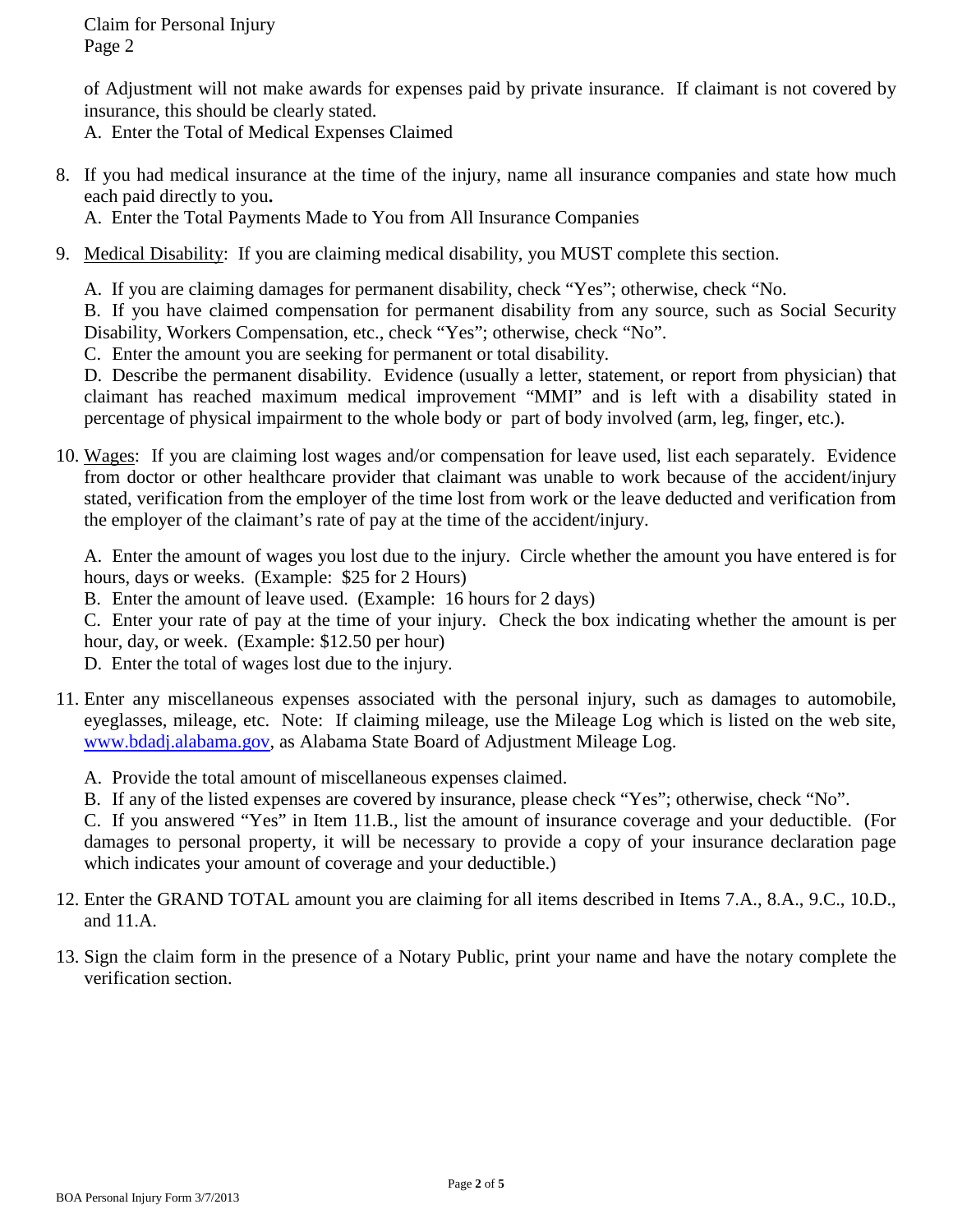## **ALABAMA STATE BOARD OF ADJUSTMENT CLAIM FOR PERSONAL INJURY**

|                                                                               | See Page 1-2 of this form for instructions. Each   DO NOT WRITE IN THIS SPACE. FOR BOARD |
|-------------------------------------------------------------------------------|------------------------------------------------------------------------------------------|
| number on the form corresponds with numbers on <b>OF ADJUSTMENT USE ONLY.</b> |                                                                                          |
| instruction sheets. Read all instructions carefully to                        |                                                                                          |
| ensure your claim is not returned for additional   Claim No.:                 |                                                                                          |
| supporting documentation. See INSTRUCTIONS                                    |                                                                                          |
| for mailing or hand delivering this form to the Board                         |                                                                                          |
| of Adjustment (Page 1).                                                       |                                                                                          |

1. Name of the Department or Agency of the State of Alabama against which you are making this claim:

| 2. Claimant's Information:                     |                                                                                                                                                                                                                     |  |  |
|------------------------------------------------|---------------------------------------------------------------------------------------------------------------------------------------------------------------------------------------------------------------------|--|--|
|                                                |                                                                                                                                                                                                                     |  |  |
|                                                |                                                                                                                                                                                                                     |  |  |
|                                                |                                                                                                                                                                                                                     |  |  |
|                                                |                                                                                                                                                                                                                     |  |  |
|                                                |                                                                                                                                                                                                                     |  |  |
|                                                |                                                                                                                                                                                                                     |  |  |
|                                                | Claimant's Last Four Digits of Social Security No. or last four digits of Business FEIN:                                                                                                                            |  |  |
| SSN: XXX-XX-____________ FEIN: XX-XXX ________ |                                                                                                                                                                                                                     |  |  |
|                                                | If injured party is a minor (under 19 years of age), claim must be signed and filed by parent or guardian as<br>claimant. Give name and age of minor and the name and relationship of person with whom minor lives. |  |  |
|                                                |                                                                                                                                                                                                                     |  |  |
|                                                |                                                                                                                                                                                                                     |  |  |
|                                                | 3. Claimant's Attorney: (NOTE: If an attorney is listed, all correspondence will be with the attorney only.)                                                                                                        |  |  |
|                                                |                                                                                                                                                                                                                     |  |  |
|                                                |                                                                                                                                                                                                                     |  |  |
|                                                |                                                                                                                                                                                                                     |  |  |
|                                                |                                                                                                                                                                                                                     |  |  |
|                                                |                                                                                                                                                                                                                     |  |  |
| 4. Facts of Claim:                             |                                                                                                                                                                                                                     |  |  |
|                                                |                                                                                                                                                                                                                     |  |  |
|                                                |                                                                                                                                                                                                                     |  |  |
|                                                | C. Statement of Facts (Describe the injury and the events surrounding the injury): ___________________________                                                                                                      |  |  |

\_\_\_\_\_\_\_\_\_\_\_\_\_\_\_\_\_\_\_\_\_\_\_\_\_\_\_\_\_\_\_\_\_\_\_\_\_\_\_\_\_\_\_\_\_\_\_\_\_\_\_\_\_\_\_\_\_\_\_\_\_\_\_\_\_\_\_\_\_\_\_\_\_\_\_\_\_\_\_\_\_\_\_\_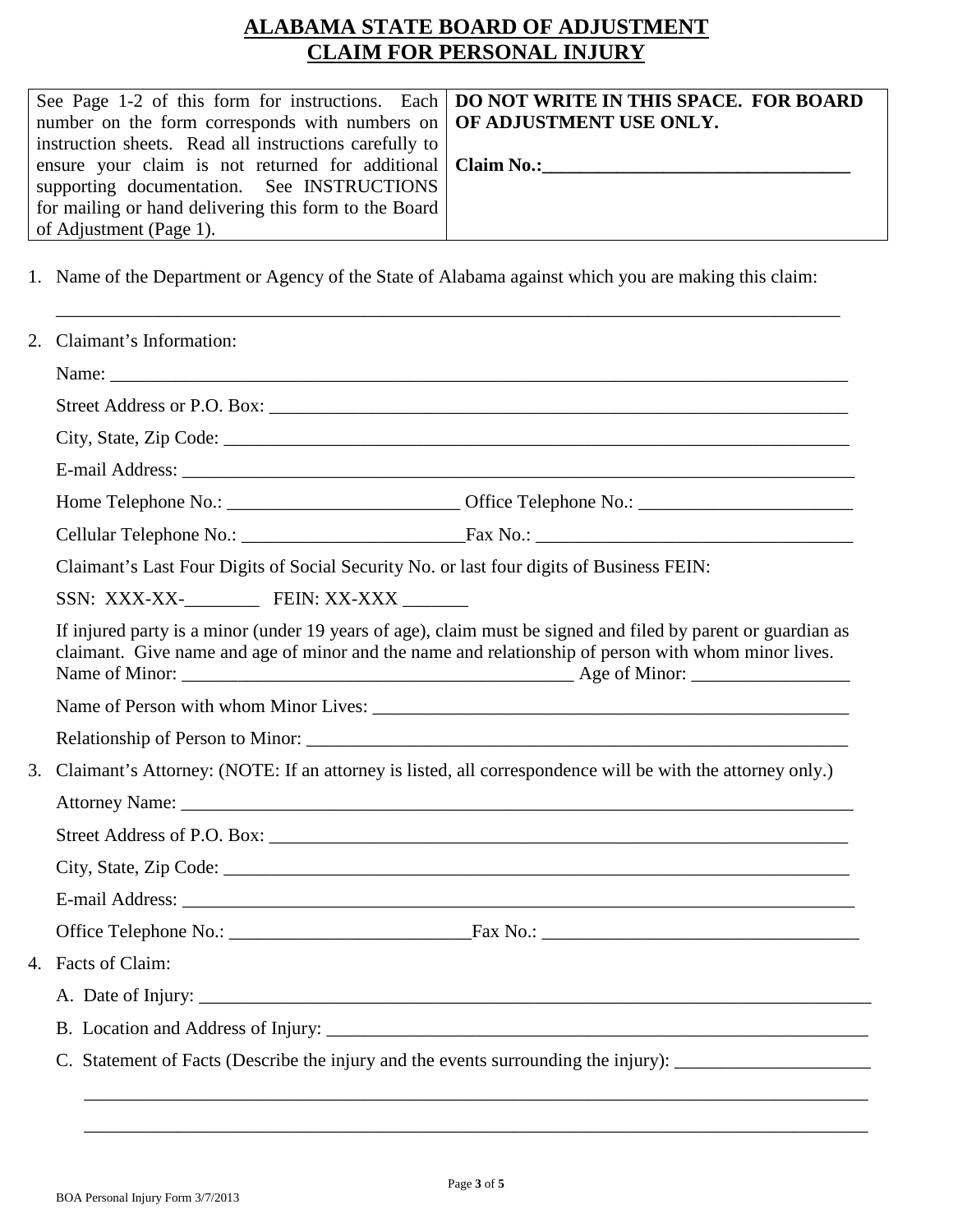5. Was this an on-the-job injury?  $|$  | Yes | | No If you answered yes, stop now and use the Alabama State Board of Adjustment Claim for On The Job Injury form. See instructions for this on page 1 of this form.

\_\_\_\_\_\_\_\_\_\_\_\_\_\_\_\_\_\_\_\_\_\_\_\_\_\_\_\_\_\_\_\_\_\_\_\_\_\_\_\_\_\_\_\_\_\_\_\_\_\_\_\_\_\_\_\_\_\_\_\_\_\_\_\_\_\_\_\_\_\_\_\_\_\_\_\_\_\_\_\_\_\_\_\_\_\_

\_\_\_\_\_\_\_\_\_\_\_\_\_\_\_\_\_\_\_\_\_\_\_\_\_\_\_\_\_\_\_\_\_\_\_\_\_\_\_\_\_\_\_\_\_\_\_\_\_\_\_\_\_\_\_\_\_\_\_\_\_\_\_\_\_\_\_\_\_\_\_\_\_\_\_\_\_\_\_\_\_\_\_\_\_\_

- 6. Employer Information (if lost wages were incurred):
	- A. Name, Address & Telephone Number of Employer: \_\_\_\_\_\_\_\_\_\_\_\_\_\_\_\_\_\_\_\_\_\_\_\_\_\_\_\_\_\_\_\_
	- B. Job Title at the Time of the Injury: \_\_\_\_\_\_\_\_\_\_\_\_\_\_\_\_\_\_\_\_\_\_\_\_\_\_\_\_\_\_\_\_\_\_\_\_\_\_\_\_\_\_\_\_\_\_\_\_\_\_\_\_\_\_\_\_\_\_
- 7. Medical Expenses (List each health care provider, including pharmacy, and the amount charged by each. Include additional sheets if necessary):

| Provider | Amount of Expense |
|----------|-------------------|
|          |                   |
|          |                   |
|          |                   |
|          |                   |
|          |                   |
|          |                   |
|          |                   |
|          |                   |

- A. Total of Medical Expenses Claimed:
- 8. If you had medical insurance at the time of the injury, name all insurance companies and state how much each paid you:

| Name of Insurance Company<br>(Includes AllKids, Medicare, Medicaid) | Amount Paid To You |
|---------------------------------------------------------------------|--------------------|
|                                                                     |                    |
|                                                                     |                    |
|                                                                     |                    |
|                                                                     |                    |

- A. Total Payments Made To You from All Insurance Companies: \_\_\_\_\_\_\_\_\_\_\_\_\_\_\_\_\_\_\_\_\_\_\_\_\_\_\_\_\_\_\_\_\_\_\_\_
- 9. Medical Disability:
	- A. Are you claiming damages for permanent disability? Ses No
		-
	- B. Have you claimed compensation for permanent disability for this injury from any other source, such as Social Security Disability, Workers Compensation, etc.? The Yes No
	- C. What is the amount you are seeking for permanent or total disability?